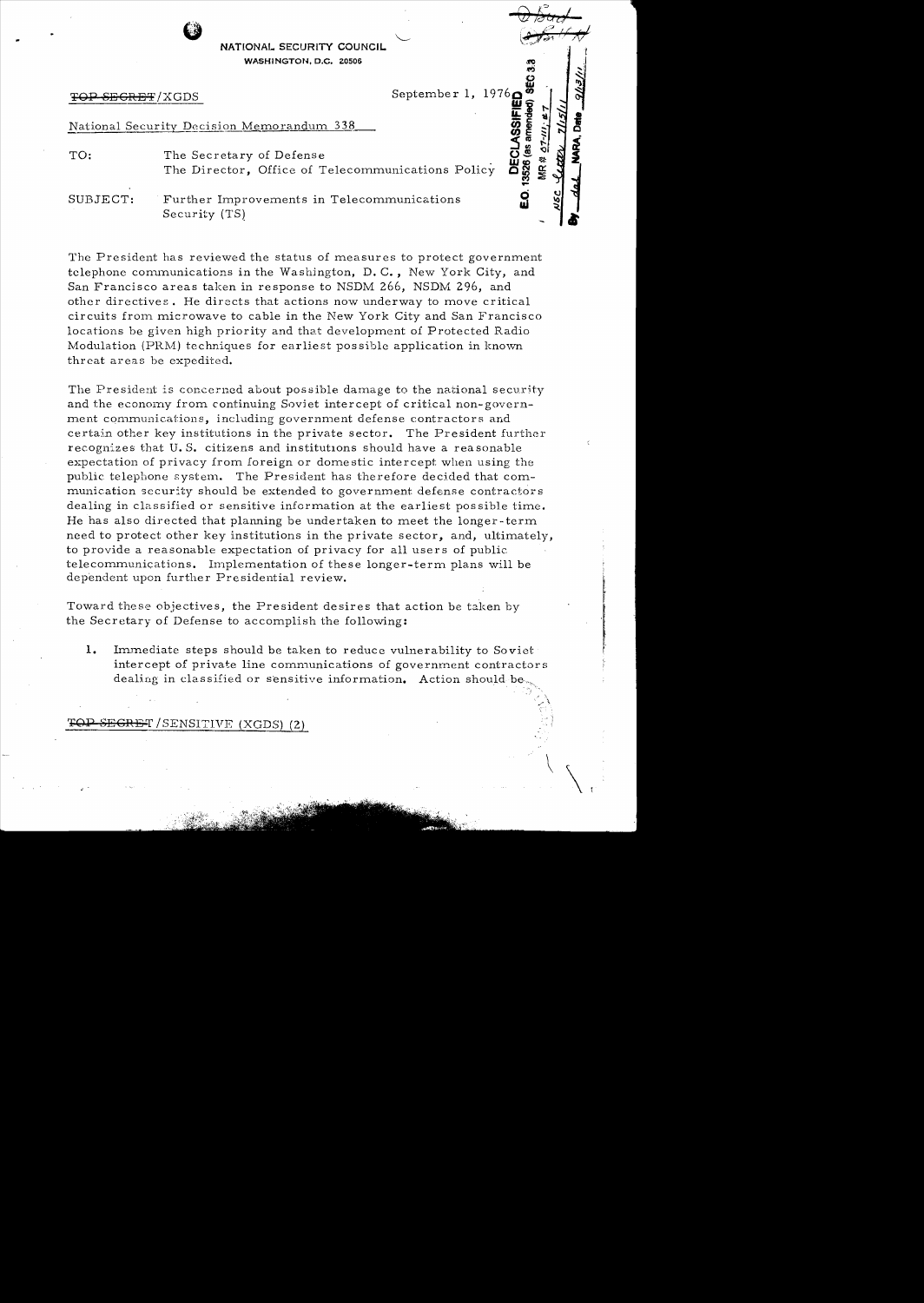### SECRET/SENSITIVE

taken as soon as possible to move circuits of critical government defense contractors from microwave to cable in confirmed threat This action should be accomplished without further discloareas. sure of Soviet intercept operations. Procedures for moving circuits should be modeled after procedures used to implement The Department of Defense shall cover the cost of NSDM 266. moving and securing these circuits. Only those circuits on carriers offering alternate cable routing shall be moved. Selection and priority of circuits to be moved shall be established by DOD based on sensitivity of classified contracts and intelligence information on Soviet intercept operations.

 $-2 -$ 

In order to preserve an option to initiate jamming quickly, action  $2.$ should be taken to develop contingency plans, procure necessary equipment and acquire necessary real estate locations to allow jamming on short notice of Soviet intercept operations at the Soviet Embassy in Washington, D.C., the Soviet Mission to the United Nations in New York City, the Soviet Consulate in San Francisco, and the Soviet residential complex in Riverdale, New York.

The President further directs the Director of the Office of Telecommunications Policy, with the participation and assistance of DOD and NSA, to prepare a detailed Action Plan setting forth the actions and schedule milestones necessary to achieve a wide degree of protection for private sector microwave communications. The Plan should identify needed policy and regulatory decisions, describe in detail the roles of industry and government, including management and funding considerations, and integrate the schedule for these actions with the technical development milestones.

This Plan should be divided into two distinct phases. Phase I shall at the earliest possible date provide for protection of those microwave radio links in Washington, D.C., New York City, and San Francisco which are most vulnerable to exploitation by the Soviet Union, with extension to the complete Washington, New York, and San Francisco Protected Communications Zones (PCZs) as soon thereafter as feasible. Phase II shall provide for longerterm protection of domestic microwave communications on a nationwide basis. Protection shall be accomplished without excessive government intrusion into the private sector. The approach to securing microwave communications against interception in Phase II should be to encourage the commercial telecommunications carriers to provide protected service offerings with the costs of protection borne by the users. The government role should be oriented towards establishing policy, regulations, and standards, as well as developing basic

TOP SECRET/SENSITIVE